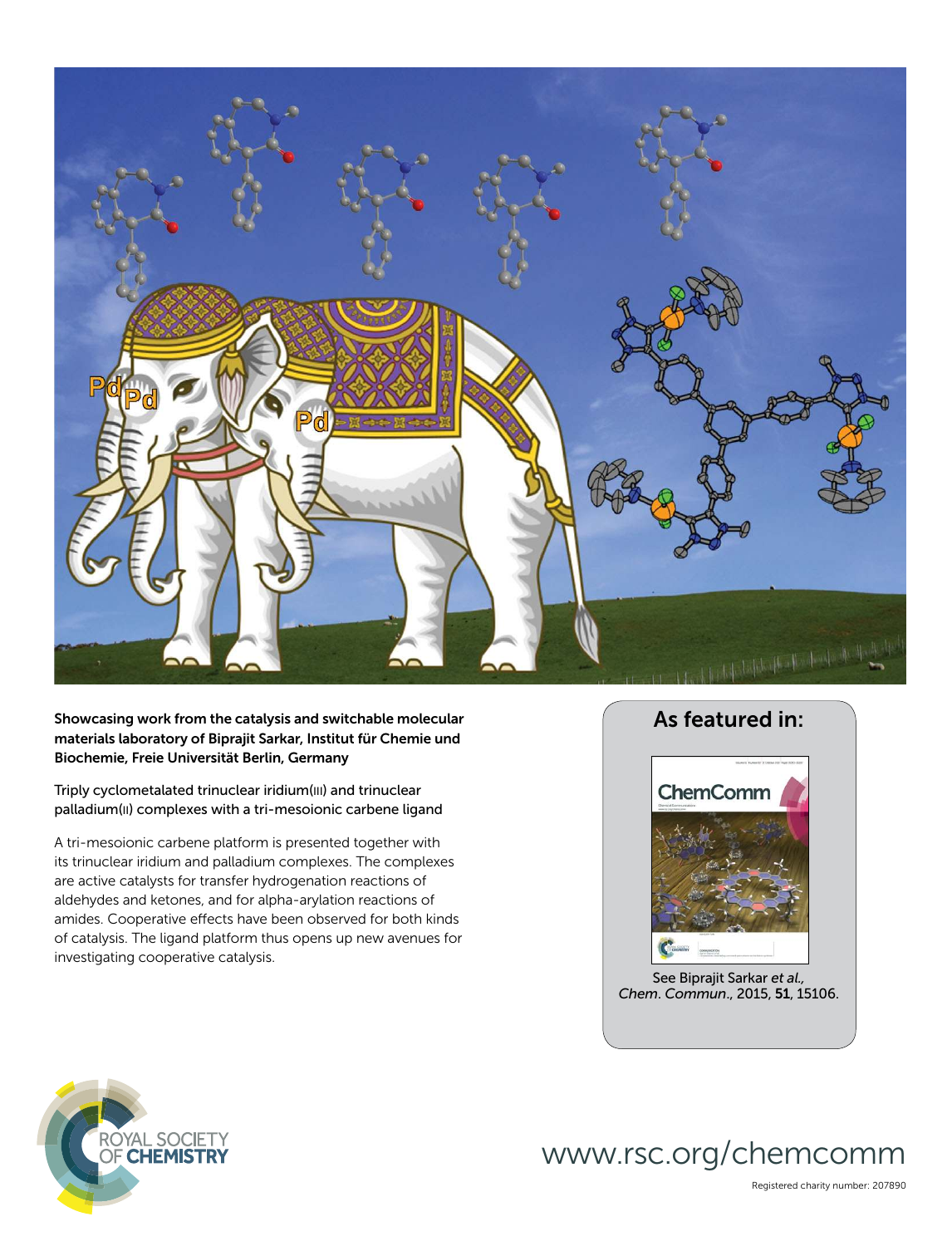## ChemComm





Cite this: *Chem. Commun.,* 2015, 51, 15106

Received 3rd July 2015, Accepted 28th July 2015

DOI: 10.1039/c5cc05506g

www.rsc.org/chemcomm

## Triply cyclometalated trinuclear iridium(III) and trinuclear palladium(II) complexes with a tri-mesoionic carbene ligand†‡

Ramananda Maity, Amel Mekic, Margarethe van der Meer, Amit Verma and Biprajit Sarkar\*

The first example of a triply cyclometalated homopolynuclear tri-Ir<sup>III</sup> complex with additional carbene donors is presented. Cooperative catalysis and the interplay between homogenous and heterogeneous catalyses are discussed for the tri-Ir<sup>III</sup> complex and a related noncyclometalated tri-Pd<sup>II</sup> complex.

N-Heterocyclic carbenes (NHCs) have emerged as a useful class of ligands in organometallic chemistry.<sup>1</sup> Although the majority of these ligands are based on imidazol-2-ylidenes<sup>2</sup> or 1,2,4-triazol-5-ylidenes<sup>3</sup> (normal NHCs), their mesoionic counterparts, 1,2,3-triazol-5 ylidenes, $\rm ^4$  are currently gaining immense popularity. Mesoionic carbenes (MIC) have been postulated as even better sigma donors compared to their classical counterparts.<sup>4a</sup> A number of complexes bearing 1,2,3-triazol-5-ylidenes have emerged in the literature with the complexes being often tested for their potency in various homogeneous catalytic processes.<sup>5</sup> Recently, we have reported on such types of complexes as catalysts for various organic transformations such as Suzuki–Miyaura crosscoupling reactions,<sup>6</sup> "click" reactions,<sup>7</sup> and reduction of aromatic nitro compounds<sup>8</sup> and for oxidation reactions.<sup>9</sup> Most of the reported complexes possessing 1,2,3-triazol-5-ylidene ligands are of mononuclear type.<sup>4,5,10</sup> Only a few dinuclear complexes possessing a MIC donor at each metal center have been reported in the literature recently.<sup>11</sup> Even though polynuclear metal complexes have become popular in recent years owing to their augmented catalytic activity<sup>12</sup> compared to their mononuclear counterparts, examples of such complexes with higher nuclearity containing MIC donors remain rare.<sup>13</sup>

Recently, we showed that a di-substituted phenylene bridged bistriazolium salt after deprotonation reacts to yield a dinuclear

Fig. 1 Dinuclear Ir<sup>III</sup> and trinuclear Pd<sup>II</sup> complexes with MIC ligands.<sup>13</sup>

 $Ir<sup>III</sup>$  complex with additional cyclometalation of the central phenyl ring (Fig. 1).<sup>13a</sup> For Pd<sup>II</sup> that prefers a square planar coordination geometry, reaction with either di- or 1,3,5-tri-substituted benzene derived triazolium salts in the presence of  $K_2CO_3$  and pyridine yielded PEPPSI type complexes (Fig. 1).13*<sup>b</sup>* However, the intended synthesis of a triply cyclometalated  $Ir^{III}$  complex with a 1,3,5-trisubstituted benzene derived tris-triazolium salt was unsuccessful.13*<sup>c</sup>* We believed that steric effects might render the formation of cyclometalated complexes with this ligand system difficult. Hence, we decided to introduce additional phenyl rings on the ligand backbone to reduce steric crowding and synthesized the tris-triazolium salt 2 (Scheme 1). We present here the synthesis of the first triply cyclometalated trinuclear  $Ir^{III}$  complex from a 1,3,5-triphenylbenzene derived tri-MIC ligand, where the coordinated MIC moieties are further removed from each other, and allow the Ir<sup>III</sup> centers to undergo cyclometalation. In addition, a trinuclear PEPPSI type  $Pd^{II}$  complex has also been synthesized using the same tri-MIC ligand platform. Apart from synthetic and structural aspects, we also present catalytic results for transfer hydrogenation and C–C coupling reactions with the  $Ir^{III}$  and  $Pd^{II}$  complexes, respectively, and also discuss catalytic cooperativity and homogeneous *versus* heterogeneous catalysis.

The reaction of tris-triazolium salt 2 with  $Ag<sub>2</sub>O$  followed by an addition of  $[\text{Ir}(Cl)_2\text{Cp*}]_2$  in the presence of sodium acetate resulted in the formation of triply cyclometalated trinuclear  $Ir^{III}$  complex [3] in 84% yield. Complex [3] is stable under air and moisture and well soluble in solvents like chloroform and dichloromethane. This complex is characterized by  ${}^{1}H$ ,  ${}^{13}C_{1}^{1}H$  NMR spectroscopy and



**View Article Online**

*Institut fu¨r Chemie und Biochemie, Anorganische Chemie,*

*Freie Universita¨t Berlin, Fabeckstraße 34-36, D-14195, Berlin, Germany. E-mail: biprajit.sarkar@fu-berlin.de; Fax:* +*49-30-838-53310*

<sup>†</sup> Dedicated to Prof. F. E. Hahn on the occasion of his 60th birthday.

<sup>‡</sup> Electronic supplementary information (ESI) available: Preparation and spectroscopic properties of complexes [3] and [4]. Details of the crystal structure determination for [4]-2.75CH<sub>2</sub>Cl<sub>2</sub>. CCDC 1062049. For ESI and crystallographic data in CIF or other electronic format see DOI: 10.1039/c5cc05506g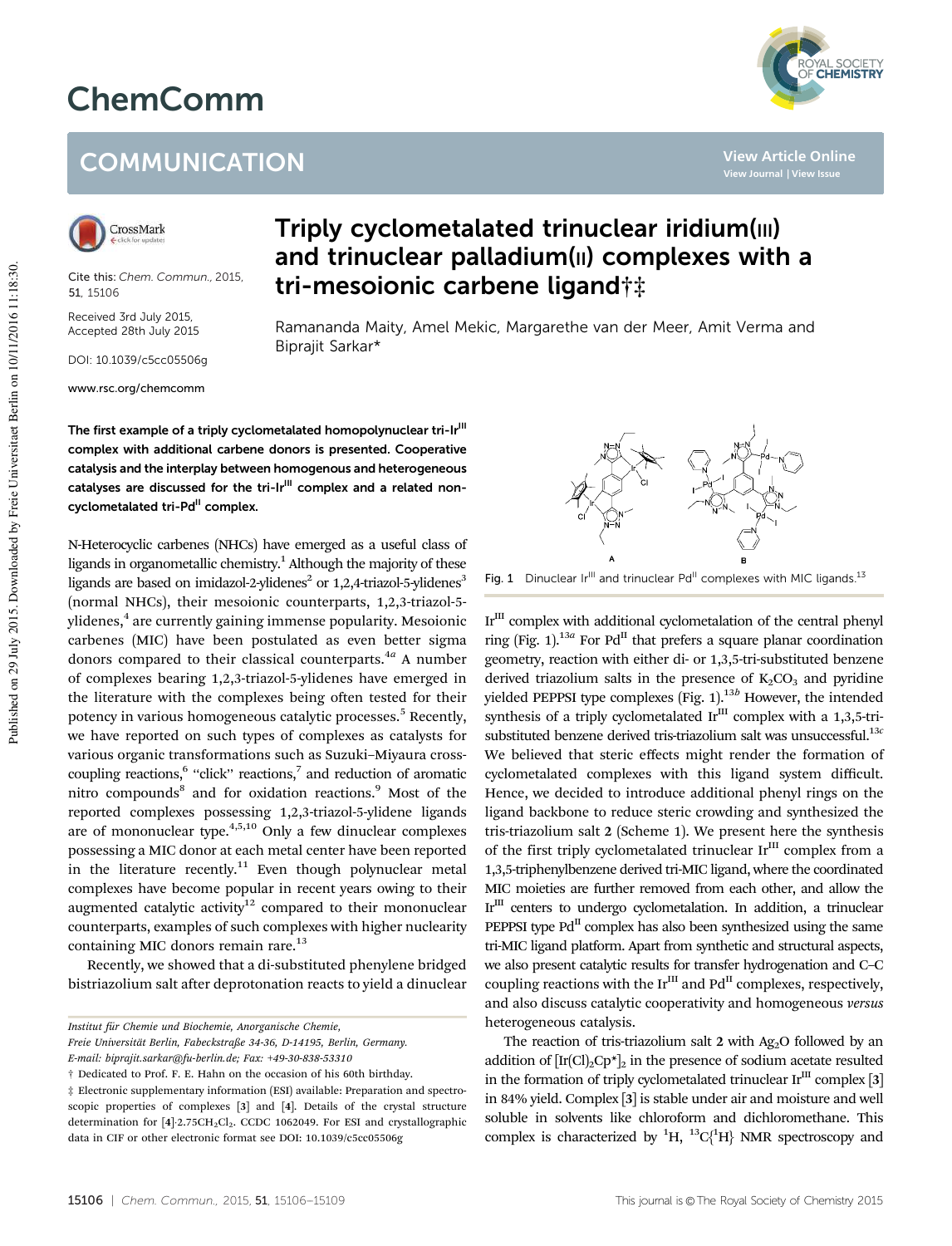

Scheme 1 Preparation of complexes [3] and [4].

ESI mass spectrometry. The formation of complex [3] was easily monitored by <sup>1</sup>H NMR spectroscopy, which shows the disappearance of the triazolium C–H proton signal ( $\delta$  = 9.31 ppm) for the original tris-triazolium salt 2. Both the <sup>1</sup>H and <sup>13</sup>C<sub>1</sub><sup>1</sup>H<sub>1</sub></sub> NMR spectra of complex [3] show more than one set of signals in solution which implies the presence of different rotational isomers of the complex in solution. The presence of rotamers are due to the free rotation of the  $\text{[Ir}^{\text{III}}\text{[Cl)}\text{Cp*}(C_{\text{MIC}}^{\wedge}C_{\text{Ar}})]$  moieties around the  $C_{\text{aryl}}-C_{\text{arvl}}$  bonds. Upon heating the sample to 90 $^{\circ}$ C, the signals of the rotamers merge into a single set of signals (Fig. S11, ESI‡). Resonances for four chemically different aryl C–H protons appeared as four sets in the range of  $\delta$  = 8.17–8.29, 7.90–8.02, 7.49–7.52, 7.27–7.43 ppm. The cyclometalation of the aryl ring was confirmed by 2D correlation NMR spectroscopy which shows a resonance (broad) at  $\delta$  = 159.6 ppm, attributed to the cyclometalated aryl carbon atom. The resonance for the characteristic carbene carbon atoms was observed at  $\delta$  = 153.1 ppm also as a broad signal. These resonances fall in the range reported for cyclometalated complexes bearing MIC donor ligands.13,14 The resonance for the carbene carbon atom in complex [3] is more upfield shifted compared to their corresponding resonances in complexes possessing cyclometalated classical NHC ligands.<sup>15</sup> The ESI mass (positive ions) spectrum of complex [3] shows the peaks at  $m/z = 1884.4968$  (calcd for  $[[3]$ -Cl<sup>+</sup> 1884.4863) and 823.7659 (calcd for  $[[3]$ -2Cl]<sup>2+</sup> 823.7583) as strongest signals, also confirming the formation of complex [3].

The treatment of tris-triazolium salt  $2$  with  $PdCl<sub>2</sub>$  in the presence of  $K_2CO_3$  as an external base in pyridine yielded a trinuclear PEPPSI type Pd<sup>II</sup> complex [4]. Complex [4] is stable under air and moisture for long time and also has good solubility in chlorinated solvents like chloroform and dichloromethane. The formation of complex  $[4]$  was monitored by <sup>1</sup>H NMR spectroscopy, which shows only one set of signals along with the disappearance of the triazolium C–H proton resonance ( $\delta$  = 9.31 ppm) for the precursor triazolium salt 2. The resonances for the C–H protons of pyridine rings appeared as

multiplets at  $\delta$  = 8.99, 7.75–7.78 and 7.33–7.36 ppm. Upon complexation the resonance for  $\alpha$ -hydrogen atoms of the pyridine ring  $(\delta = 8.99$  ppm) appeared to be more downfield shifted compared to their corresponding resonance in free pyridine ( $\delta$  = 8.62). The characteristic resonance for the C $_{\text{trz}}$ –Pd carbon atoms was observed at  $\delta$  = 133.1 ppm in the <sup>13</sup>C<sup>{1</sup>H} NMR spectrum of complex [4]. This resonance is slightly downfield shifted from the C5–H resonance of the precursor triazolium salt 2 ( $\delta$  = 129.2 ppm).

Single crystals suitable for an X-ray diffraction analysis were obtained for complex [4] by slow diffusion of pentane into a saturated dichloromethane solution of complex [4] at ambient temperature. The molecular structure analysis confirmed the formation of a trinuclear palladium complex depicted in Scheme 1. The asymmetric unit contains the 1/3 formula unit of complex [4] and disordered dichloromethane molecules. The 1/3 unit is related to the rest of 2/3 unit by a crystallographic inversion center. In complex [4] each palladium atom is coordinated to a strongly bound MIC donor and a weakly coordinated pyridine donor *trans* to it. The remaining coordination sites of each palladium center are occupied by iodido ligands. The C1–Pd1–N4 (Fig. 2) bond angle measures  $177.4(3)^\circ$ . This value, like the Pd1–C1  $(1.954(6)$  Å) and Pd1–N4  $(2.096(6)$  Å) bond lengths, falls in the range previously described for palladium MIC complexes.13*b*,16 The MIC donor planes are almost coplanar to the central aryl ring plane; however, they are rotated from the nearest aryl ring plane to coordinate with palladium centers. The torsion angle of the MIC donor plane to the nearest aryl ring plane measures  $35.26^\circ$ . The two central phenyl rings of the tri-mesoionic carbene ligands of neighboring molecules are oriented in a coplanar fashion with a centroid to centroid separation of 3.498 Å indicating  $\pi \cdots \pi$  interactions between these rings.

Catalytic transfer hydrogenation is a widely used method for reducing multiple bonds. Conversion of aldehydes and ketones to the corresponding alcohols represents the most prominent examples. Iridium and ruthenium complexes bearing NHC ligands have been widely used as catalysts for transfer hydrogenation.<sup>17</sup> However, similar catalytic conversions using complexes bearing MIC ligands have been rare.<sup>8,13*a*,18</sup> In this context, catalytic transfer hydrogenation studies have been carried out with triply cyclometalated Ir $\rm{^{III}}$  complex [3]. The catalytic conversions for the trinuclear complex have also been compared with a related cyclometalated mononuclear complex C (Fig. 3).



Fig. 2 ORTEP plot of  $[4]$ -2.75CH<sub>2</sub>Cl<sub>2</sub> (left). Ellipsoids are drawn at 50% probability. Hydrogen atoms and solvent molecules have been omitted for clarity. Intermolecular  $\pi-\pi$  stacking (right).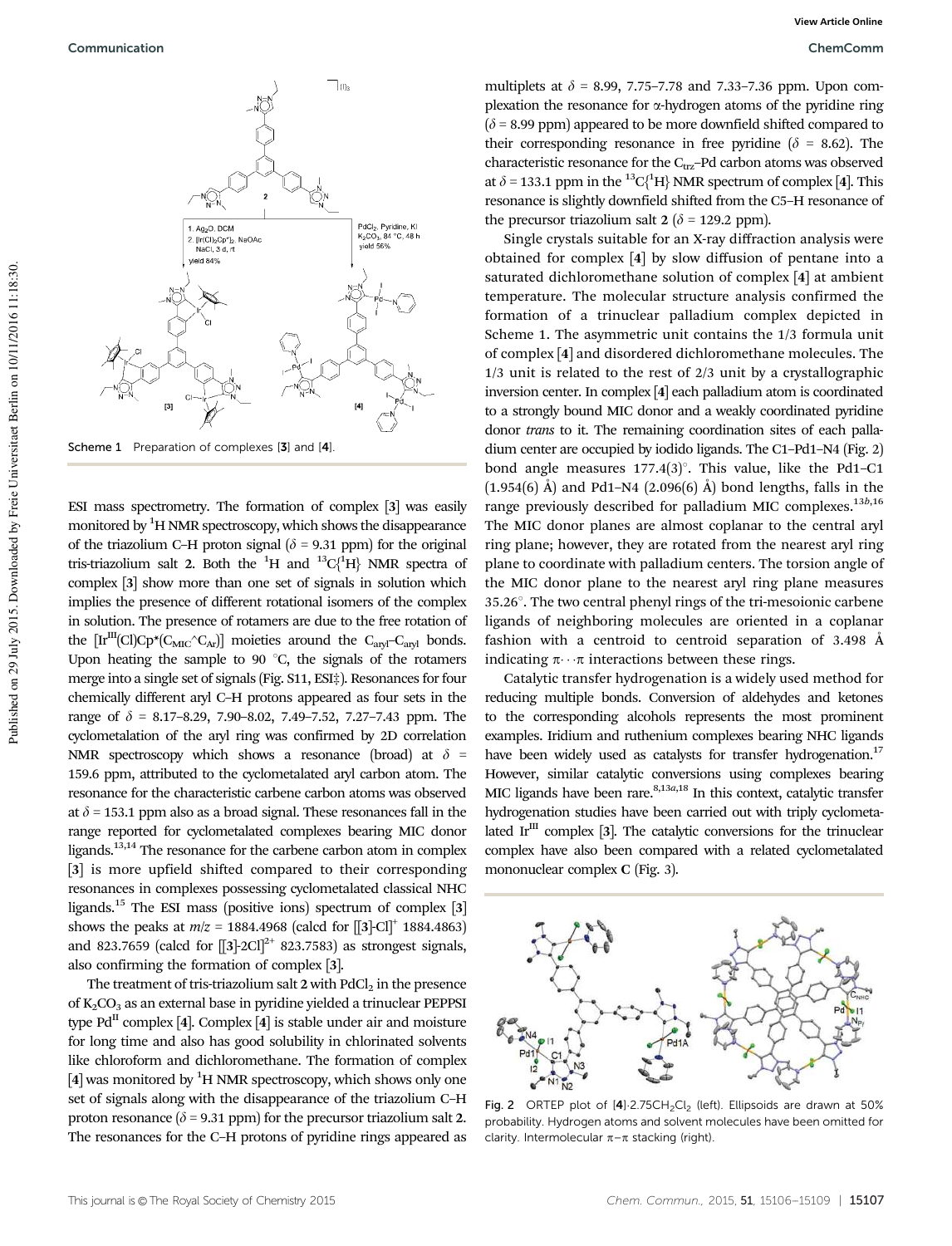

Fig. 3 Mononuclear Ir<sup>III</sup> and Pd<sup>II</sup> complexes

Isopropanol was used as a hydrogen source for transfer hydrogenation reactions. KOH (20 mol%) was used as a base and the reactions were performed at 100  $^{\circ}$ C. The reaction was carried out with 0.5 mol% of the mononuclear complex or 0.167 mol% (the same amount of iridium for both complexes) of the trinuclear complex. Both the complexes show a full conversion of benzaldehyde and 4-bromo-benzaldehyde to the corresponding benzylalcohol after 3 h. A decrease in reaction time to 1 h shows higher conversion (80 or 50%) for the trinuclear complex compared with the mononuclear Ir<sup>III</sup> complex (40 or 35%). The trinuclear complex is also a more active precatalyst for more challenging substrates like acetophenone, benzophenone and substituted benzophenone (Table 1).

The palladium-catalyzed C–C bond formation process between an aryl ring and the  $\alpha$ -position of a carbonyl compound has been widely used as a mild catalytic method.<sup>19</sup> However,  $\alpha$ -arylation of amides (particularly the intermolecular version) is comparatively less common and rarely used with palladium $(n)$  NHC complexes.<sup>20</sup> This is an important catalytic reaction for synthesizing valuable chemicals. Trinuclear palladium( $\pi$ ) complex [4] has been tested as a catalyst for both a-arylation and Suzuki–Miyaura cross-coupling reactions. The catalytic efficiency of trinuclear complex [4] has also been compared to the efficiency of a similar mononuclear counterpart  $D$  (Fig. 3). The  $\alpha$ -arylation reactions were typically carried out in toluene in the presence of NaOtBu (2.5 equiv.) as a base at 120  $^{\circ}$ C for 16 h.

Upon performing the reactions with 5.0 mol% of mononuclear complex D or 1.67 mol% (the same amount of palladium for both types of complexes) of trinuclear complex [4], almost 1.5 times more conversion of 5 to 6 (Ar = Ph) was

|                | Table 1 Catalytic transfer hydrogenation of aldehydes and ketones <sup>a</sup> |                 |                                                   |                       |                       |  |
|----------------|--------------------------------------------------------------------------------|-----------------|---------------------------------------------------|-----------------------|-----------------------|--|
|                |                                                                                | $R_1$<br>R,     | Ir <sup>III</sup> complex<br>KOH, iPrOH<br>100 °C | OH<br>$R_1$<br>R,     |                       |  |
| Entry          | $R_1$                                                                          | $R_2$           | Catalyst                                          | Conversion<br>(% 1 h) | Conversion<br>(% 3 h) |  |
| 1              | Ph                                                                             | Н               | $\lceil 3 \rceil$                                 | 80                    | 99                    |  |
| $\overline{2}$ | Ph                                                                             | Н               | С                                                 | 40                    | 99                    |  |
| 3              | $4-Br(Ph)$                                                                     | Н               | $\lceil 3 \rceil$                                 | 50                    | 99                    |  |
| 4              | $4-Br(Ph)$                                                                     | Н               | C                                                 | 35                    | 99                    |  |
| 5              | Ph                                                                             | CH <sub>3</sub> | $^{[3]}$                                          | 40                    | 65                    |  |
| 6              | Ph                                                                             | CH <sub>3</sub> | С                                                 | 24                    | 40                    |  |
| 7              | Ph                                                                             | Ph              | $\lceil 3 \rceil$                                 | 42                    | 80                    |  |
| 8              | Ph                                                                             | Ph              | С                                                 | 13                    | 29                    |  |
| 9              | Ph                                                                             | $4-Br(Ph)$      | $^{[3]}$                                          | 30                    | 61                    |  |
| 10             | Ph                                                                             | $4-Br(Ph)$      | С                                                 | 11                    | 40                    |  |
| 11             | $4-Me(Ph)$                                                                     | $4-Me(Ph)$      | $^{[3]}$                                          | 20                    | 62                    |  |
| 12             | $4-Me(Ph)$                                                                     | $4-Me(Ph)$      | C                                                 | 8                     | 38                    |  |

*<sup>a</sup>* Reaction conditions: 0.5 mol% catalyst (0.167 mol% for the trinuclear complex and 0.5 mol% for the mononuclear complex), 20 mol% KOH, isopropanol,  $100^{\circ}$ C.

achieved for the trinuclear complex (Table 2, 71%; isolated yield, see the ESI‡) when compared with the mononuclear complex (45%; isolated yield, see the ESI‡). The active palladium catalyst was unaffected by the addition of excess Hg(0) to the reaction mixture and leads to a similar yield for the  $\alpha$ -arylation product even after addition of Hg(0). This is a strong indication of the homogeneous nature of our catalysts for the  $\alpha$ -arylation reaction. We also tested the efficiency of [4] and D as catalysts for the Suzuki–Miyaura crosscoupling reaction. For this reaction, no further conversion to the coupling product was observed any more after Hg(0) addition. Addition of mercury after 1 h (13% conversion) inhibited further catalytic coupling and no biaryl aldehyde product (phenylboronic acid and 4-bromobenzaldehyde as substrates) was formed during the subsequent 5 h time period. This observation suggests the possibility that Pd(0) nanoparticles (NP) are the active catalyst in the Suzuki–Miyaura cross-coupling reactions under the mentioned reaction conditions, as has been previously observed for related systems.<sup>10</sup>

As expected, for the Suzuki–Miyaura coupling reaction where Pd-NPs are the active species, both D and [4] reported similar conversions (Table 3).

In summary, we have presented here the synthesis of a novel tris-triazolium salt 2 based on an extended phenylene platform. 2 was used to synthesize trinuclear complex  $[3]$  where each Ir<sup>III</sup> center is coordinated by a MIC unit and additionally cyclometalates the aryl rings of the ligand. 2 was also used to synthesize trinuclear PEPPSI type complex  $[4]$  upon reaction with  $PdCl<sub>2</sub>$  in the presence of pyridine and  $K_2CO_3$ . Complex [3] is the first example of a triply cyclometalated trinuclear Ir<sup>III</sup> complex containing additional carbene

Table 2  $\alpha$ -Arylation reaction using Pd<sup>II</sup> complexes

|       | 5               | Pd <sup>II</sup> complex<br>NaOtBu, toluene<br>ArBr, 120 °C, 16 h | Ar<br>6                |                           |
|-------|-----------------|-------------------------------------------------------------------|------------------------|---------------------------|
| Entry | Ar              | Catalyst                                                          | Conversion<br>(%) 16 h | Isolated<br>yield $(\% )$ |
|       | Ph              | $\vert 4 \vert$                                                   | 80                     | 71                        |
| 2     | Ph              | D                                                                 | 60                     | 45                        |
| 3     | $4-Me(Ph)$      | $\vert 4 \vert$                                                   | 91                     | 85                        |
| 4     | $4-Me(Ph)$      | D                                                                 | 63                     | 59                        |
| 5     | $4$ -OMe $(Ph)$ | $\left\lceil 4 \right\rceil$                                      | 81                     | 70                        |
| 6     | $4$ -OMe $(Ph)$ | D                                                                 | 65                     | 46                        |

Table 3 Suzuki–Miyaura cross-coupling reaction<sup>a</sup>

|                | н<br>н<br>Pd-cat. (0.5 mol % Pd)<br>ArB(OH) <sub>2</sub> , H <sub>2</sub> O, rt, air<br>Ph<br>Br<br>Ar = phenyl, 4-methyl phenyl |          |                       |                        |  |
|----------------|----------------------------------------------------------------------------------------------------------------------------------|----------|-----------------------|------------------------|--|
| Entry          | Ar                                                                                                                               | Catalyst | Conversion<br>(% 5 h) | Conversion<br>(%) 12 h |  |
| 1              | Ph                                                                                                                               | [4]      | 58                    | 85                     |  |
| 2              | Ph                                                                                                                               | D        | 52                    | 90                     |  |
| 3              | $4-Me(Ph)$                                                                                                                       | [4]      | 60                    | 87                     |  |
| $\overline{4}$ | $4-Me(Ph)$                                                                                                                       | D        | 64                    | 92                     |  |

*<sup>a</sup>* Reactions conditions: 0.5 mol% catalyst (0.167 mol% for the trinuclear complex), 1.4 mol%  $K_2CO_3$ , water, rt, 5 h.